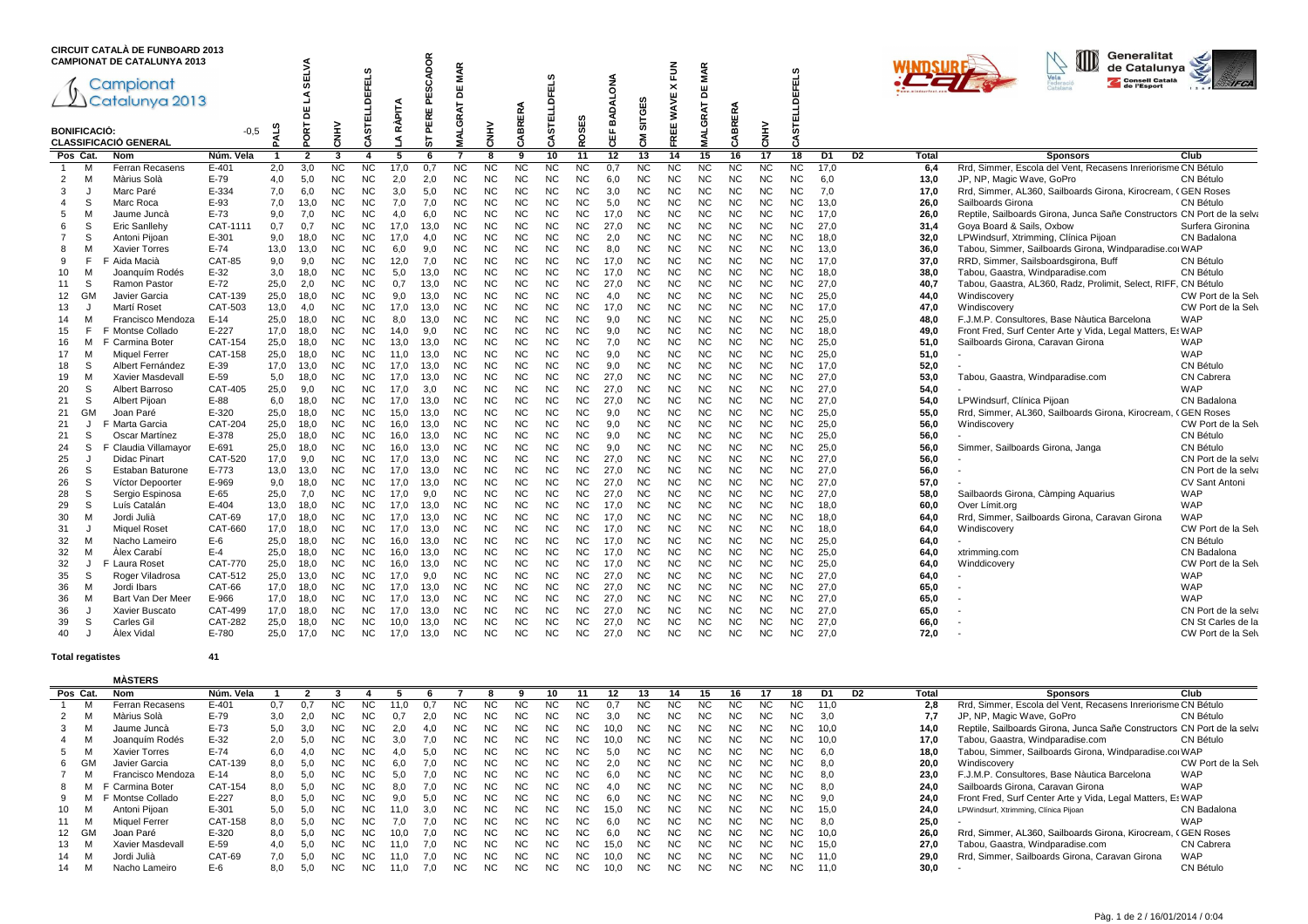|    |                     | <b>CIRCUIT CATALÀ DE FUNBOARD 2013</b><br><b>CAMPIONAT DE CATALUNYA 2013</b> |               |     |     |           |           |      |     |           |      |      |     |     |      |           |           |           |     |    |           |      |      |               | OD | Generalitat<br>de Catalunya |             |
|----|---------------------|------------------------------------------------------------------------------|---------------|-----|-----|-----------|-----------|------|-----|-----------|------|------|-----|-----|------|-----------|-----------|-----------|-----|----|-----------|------|------|---------------|----|-----------------------------|-------------|
|    |                     | Campionat<br>Catalunya 2013                                                  |               |     |     |           |           |      |     |           |      |      |     |     |      |           | $\sim$    |           |     |    |           |      |      |               |    | Consell Català              |             |
|    | <b>BONIFICACIÓ:</b> | <b>CLASSIFICACIÓ GENERAL</b>                                                 | $-0,5$        |     |     |           |           |      |     |           |      |      |     |     |      |           |           |           |     |    |           |      |      |               |    |                             |             |
| 16 | M                   | Álex Carabí                                                                  | E-4           | 8,0 | 5.0 | <b>NC</b> | <b>NC</b> | 11 N | 7.0 | <b>NC</b> | NC.  | NC.  | NC. | NC. | 10.0 | <b>NC</b> | <b>NC</b> | <b>NC</b> | NC. | NC | <b>NC</b> | 11,0 | 30,0 | xtrimming.com |    |                             | CN Badalona |
| 17 | M                   | Jordi Ibars                                                                  | <b>CAT-66</b> | 7,0 |     | NC.       | ΝC        | 11.0 | 7.0 | NC.       | NC.  | NC.  | NC. | NC. | 15.0 | <b>NC</b> | <b>NC</b> | <b>NC</b> | NC. | ΝC | NC.       | 15,0 | 30,0 |               |    |                             | <b>WAP</b>  |
| 17 | M                   | Bart Van Der Meer                                                            | E-966         | 7,0 | 5,0 | NC.       | NC.       | 11,0 | 7,0 | NC.       | NC . | NC . | NC. | NC. | 15,0 | <b>NC</b> | <b>NC</b> | <b>NC</b> | NC. | NС | NC.       | 15,0 | 30,0 |               |    |                             | <b>WAP</b>  |

#### **Total regatistes<sup>18</sup>**

**GRAN MÀSTERS**

**JUVENILS**

|         | GRAN MASIERS  |                |     |     |        |                          |  |     |                 |      |           |      |     |     |    |    |     |                                                              |                    |
|---------|---------------|----------------|-----|-----|--------|--------------------------|--|-----|-----------------|------|-----------|------|-----|-----|----|----|-----|--------------------------------------------------------------|--------------------|
| Pos Cat | Nom           | Núm.<br>. Vela |     |     |        |                          |  | 10. | $\overline{11}$ | - 12 |           | - 15 | 16. |     |    | D2 |     | Sponsors                                                     | Clur               |
| GM      | Javier Garcia | CAT-139        | NC. | NC. | NC 0.7 | ' NC NC NC NC NC NC      |  |     |                 |      | 0.7 NC NC | NC   | NC. | NC. | NC |    |     |                                                              | CW Port de la Selv |
| - GM    | Joan Paré     | E-320          | NC. | NC. |        | NC 2,0 NC NC NC NC NC NC |  |     |                 |      | 2.0 NC NC | NC.  | NC. | NC. | NC |    | 4.0 | Rrd, Simmer, AL360, Sailboards Girona, Kirocream, CGEN Roses |                    |

#### **Total regatistes<sup>2</sup>**

|          | <b>JUVLIVILJ</b> |           |     |      |      |     |      |     |      |      |     |     |     |       |     |     |     |     |     |     |       |                |       |                                                              |                     |
|----------|------------------|-----------|-----|------|------|-----|------|-----|------|------|-----|-----|-----|-------|-----|-----|-----|-----|-----|-----|-------|----------------|-------|--------------------------------------------------------------|---------------------|
| Pos Cat. | Nom              | Núm. Vela |     |      |      |     |      |     |      |      |     | 10. |     |       |     |     |     |     |     |     | D1    | D <sub>2</sub> | Total | <b>Sponsors</b>                                              | Club                |
|          | Marc Paré        | E-334     |     | 0.7  | NC.  |     |      |     |      | NC.  |     | NC. | NC. |       | NC  | NС  | NC. | NC. | NC. | ΝC  | - 0.7 |                | 2.8   | Rrd, Simmer, AL360, Sailboards Girona, Kirocream, CGEN Roses |                     |
|          | Martí Roset      | CAT-503   | 2.0 | 2.0  | - NC | NC. | 3.0  | 2.0 | NC . | NC . | NC. | NC. | NC. | 3,0   | NC. | NC. | NC. | NC. | NC. | NC. | - 3.0 |                | 9.0   | Windiscovery                                                 | CW Port de la Selv  |
|          | Miquel Roset     | CAT-660   | 3.0 | 5.0  | NC.  |     |      | 2.0 | NC.  | NC . | NC. | NC. | NC. |       | NC  | NC  | NC. | NC. | NC. | NC. | -5.0  |                | 11,0  | Windiscovery                                                 | CW Port de la Selv  |
|          | Marta Garcia     | CAT-204   | 6.0 | 5.0  | NC.  | NC. |      | 2.0 | NC.  | NC . | NC. | NC. | NC. |       | NC. | NC. | NC. | NC. | NC. | NC. | - 6.0 |                | 11.0  | Windiscovery                                                 | CW Port de la Selv  |
|          | Didac Pinart     | CAT-520   | 4.0 | 4.0  | -NC  | NC. | -3.0 | 2.0 | NC.  | NC . | NC. | NC. | NC. | 6.0   | NC  | NC  | NC. | NC. | NC. | NC. | 6.0   |                | 13,0  |                                                              | CN Port de la selva |
|          | Laura Roset      | CAT-770   | 6.0 | 5.0  | NC.  | NC. | 3.0  | 2.0 | NC.  | NC . | NC. | NC. | NC. | - 3.0 | NC. | NC. | NC. | NC. | NC. | NC. | - 6.0 |                | 13.0  | Winddicovery                                                 | CW Port de la Selv  |
|          | Alex Vidal       | E-780     | 6.0 | -3.0 | NC.  | NC. |      | 2.0 | NC.  | NC . | NC. | NC. | NC. | 6.0   | NC  | NC  | NC. | NC. | NC. | ΝC  | 6.0   |                | 14,0  |                                                              | CW Port de la Selv  |
|          | Xavier Buscato   | CAT-499   | 4.0 | 5.0  | NC.  |     | 3.0  | 2.0 | NC.  | NC . | NC. | NC. | NC. | 6.0   | NC. | NC. | NC. | NC. | NC. | NC. | 6.0   |                | 14,0  |                                                              | CN Port de la selva |

#### **Total regatistes<sup>8</sup>**

|          | <b>FEMINES</b>           |                |     |            |      |     |     |      |      |             |      |          |     |     |      |      |      |     |                    |     |    |       |                                                           |                    |
|----------|--------------------------|----------------|-----|------------|------|-----|-----|------|------|-------------|------|----------|-----|-----|------|------|------|-----|--------------------|-----|----|-------|-----------------------------------------------------------|--------------------|
| Pos Cat. | Nom                      | Núm. Vela      |     |            |      |     |     |      |      |             |      | 10.      |     |     |      |      |      | 16. | 18.                | D1  | D2 | Total | Sponsors                                                  | Club               |
|          | S FAida Macià            | CAT-85         |     |            | NC.  | NC. |     | 0.7  | NC.  | NC          | NC . | NC.      | NC. | 6.0 | NC.  | NC . | NC . |     | NC NC NC           | 6.0 |    | 2.8   | RRD, Simmer, Sailsboardsgirona, Buff                      | CN Bétulo          |
|          | 2 M F Montse Collado     | $E - 227$      |     | 2.0 2.0 NC |      | NC. | 3.0 | 2.0  | NC.  | NC N        | NC 1 | NC NC    |     | 2.0 | NC . |      |      |     | NC NC NC NC NC 3,0 |     |    | 8.0   | Front Fred, Surf Center Arte y Vida, Legal Matters, EsWAP |                    |
|          | 3 M F Carmina Boter      | CAT-154        | 3.0 | 3.0        | NC.  | NC. | 2.0 | 3.0  | NC . | NC NC NC NC |      |          |     | 0.7 | NC . |      |      |     | NC NC NC NC NC 3.0 |     |    |       | Sailboards Girona, Caravan Girona                         | <b>WAP</b>         |
| 4 J      | F Marta Garcia           | CAT-204        | 3.0 | 3.0        | - NC | NC. | 4.0 | -3.0 | ` NC | NC NC NC NC |      |          |     | 3.0 | NC . |      |      |     | NC NC NC NC NC 4.0 |     |    | 12.0  | Windiscoverv                                              | CW Port de la Selv |
|          | 4 S F Claudia Villamayor | E-691          | 3.0 | 3.0        | NC.  | NC. | 4.0 | 3.0  | NC.  | NC NO       |      | NC NC NC |     | 3.0 | NC . |      |      |     | NC NC NC NC NC 4,0 |     |    | 12.0  | Simmer, Sailboards Girona, Janga                          | CN Bétulo          |
|          | F Laura Roset            | <b>CAT-770</b> | 3.0 | 3.0        | NC   | NC. | 4.0 | 3.0  | NC . | NC NC NC NC |      |          |     | 6.0 | NC . |      |      |     | NC NC NC NC NC 6.0 |     |    | 13.0  | Winddicovery                                              | CW Port de la Selv |

#### **Total regatistes<sup>6</sup>**

#### **NOTES**

| <b>BONIFICACIÓ</b> | Punts de bonificació per assitència a regata sense resultat (Segons acord d'Assamblea General Ordinària de 11/11/2007)                 |
|--------------------|----------------------------------------------------------------------------------------------------------------------------------------|
| NC                 | Regata no convocada i sense puntuació                                                                                                  |
| <b>NP</b>          | Regata no puntuable                                                                                                                    |
| D1. D2. D3         | Descarts (1-3 esdeveniments 0 descarts, 4-6 esdeveniments 1 descarts, 7-8 esdeveniments 2 descarts, més de 9 esdeveniments 3 descarts) |
| <b>MÀSTERS</b>     | Regatistes que en l'any d'emissió de la llicència tinguin més de 35 anys. Prevaldrà el que indiqui la llicència.                       |
| <b>JUVENILS</b>    | Regatistes que en l'any d'emissió de la llicència tinguin menys de 18 anys. Prevaldrà el que indiqui la llicència.                     |
| <b>ECV</b>         | Regatistes sense Ilicència de la FCV                                                                                                   |

#### **Resolució d'empats segons Regles Generals de Windurfcat aprovades en Assemblea General Ordinària el novembre de 2007**Empats en la classificació general de la temporada entre disciplines

Quan hi hagi un empat en el nombre total de punts en la classificació anual entre disciplines (dues o mes modalitats disputades), l'empat es desfarà en favor del competidor que hagi vençut l'altre en mes nombre de discipli Si l'empat persisteix es decidirà en favor del que tingui major nombre de primers, de segons, etc. incloent tots els descarts.

Si l'empat persisteix es quedarà en empat com a resultat final.

Els empats entre més de dos competidors es resoldran de la mateixa manera tenint-los en compte a tots alhora.

Si l'empat no es pot desfer utilitzant la regla anterior si és possible es pot disputar un heat de desempat entre els competidors.

Si, tot i haver aplicat totes les regles de desempat, i ha un empat entre competidors classificats entre els tres millors de la competició, es trencarà l'empat en favor del que hagi tingut una millor posició en l'última el

Si dos o més competidors estan classificats en la mateixa posició després d'haver aplicat totes les regles de desempat, el competidor que els segueixi en la classificació rebrà la posició consecutiva a la que ocupen els em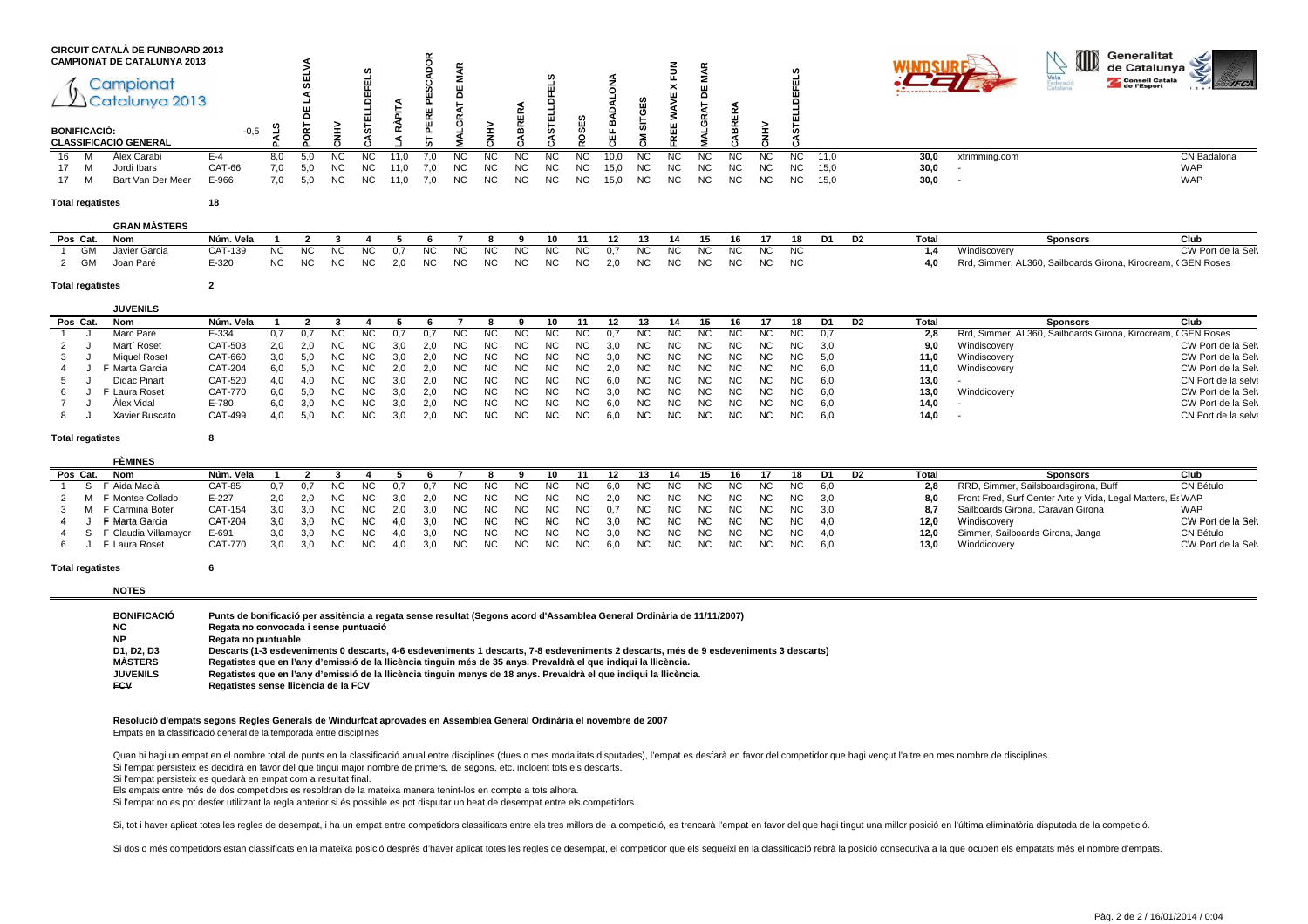



|                |                     | Campionat<br>Catalunya 2013  |                | LA RÀPITA      | CEF BADALONA     |                 |                 |       | <b>Consell Català<br/>de l'Esport</b>                                   |                     |
|----------------|---------------------|------------------------------|----------------|----------------|------------------|-----------------|-----------------|-------|-------------------------------------------------------------------------|---------------------|
|                | <b>BONIFICACIÓ:</b> | <b>CLASSIFICACIÓ ESLALOM</b> | $-0.5$         |                |                  |                 |                 |       |                                                                         |                     |
|                | Pos Cat.            | <b>Nom</b>                   | Núm. Vela      | $\overline{5}$ | $\overline{12}$  | $\overline{D1}$ | $\overline{D2}$ | Total | <b>Sponsors</b>                                                         | Club                |
| 1              | J                   | Marc Paré                    | E-334          | 3,0            | $\overline{3,0}$ |                 |                 | 6,0   | Rrd, Simmer, AL360, Sailboards Girona, Kirocream, (GEN Roses            |                     |
| $\overline{2}$ | M                   | Màrius Solà                  | $E-79$         | 2,0            | 6,0              |                 |                 | 8,0   | JP, NP, Magic Wave, GoPro                                               | CN Bétulo           |
| 3              | $\mathbb S$         | Marc Roca                    | E-93           | 7,0            | 5,0              |                 |                 | 12,0  | Sailboards Girona                                                       | CN Bétulo           |
| $\overline{4}$ | <b>GM</b>           | Javier Garcia                | CAT-139        | 9,0            | 4,0              |                 |                 | 13,0  | Windiscovery                                                            | CW Port de la Selv  |
| 5              | M                   | <b>Xavier Torres</b>         | $E-74$         | 6,0            | 8,0              |                 |                 | 14,0  | Tabou, Simmer, Sailboards Girona, Windparadise.co WAP                   |                     |
| 6              | M                   | Francisco Mendoza            | $E-14$         | 8,0            | 9,0              |                 |                 | 17,0  | F.J.M.P. Consultores, Base Nàutica Barcelona                            | <b>WAP</b>          |
| $\overline{7}$ | M                   | Ferran Recasens              | $E - 401$      | 17.0           | 0,7              |                 |                 | 17,7  | Rrd, Simmer, Escola del Vent, Recasens Inreriorisme CN Bétulo           |                     |
| $\overline{7}$ | S                   | Antoni Pijoan                | $E - 301$      | 17.0           | 2,0              |                 |                 | 19,0  | LPWindsurf, Xtrimming, Clínica Pijoan                                   | CN Badalona         |
| 9              | м                   | F Carmina Boter              | CAT-154        | 13,0           | 7,0              |                 |                 | 20,0  | Sailboards Girona, Caravan Girona                                       | <b>WAP</b>          |
| 10             | M                   | <b>Miquel Ferrer</b>         | <b>CAT-158</b> | 11,0           | 9,0              |                 |                 | 20,0  |                                                                         | <b>WAP</b>          |
| 11             | M                   | Jaume Juncà                  | $E-73$         | 4,0            | 17,0             |                 |                 | 21,0  | Reptile, Sailboards Girona, Junca Sañe Constructors CN Port de la selva |                     |
| 12             | M                   | Joanguím Rodés               | $E-32$         | 5,0            | 17,0             |                 |                 | 22,0  | Tabou, Gaastra, Windparadise.com                                        | CN Bétulo           |
| 13             | F                   | F Montse Collado             | $E-227$        | 14.0           | 9,0              |                 |                 | 23,0  | Front Fred, Surf Center Arte y Vida, Legal Matters, E: WAP              |                     |
| 14             | <b>GM</b>           | Joan Paré                    | E-320          | 15,0           | 9.0              |                 |                 | 24,0  | Rrd, Simmer, AL360, Sailboards Girona, Kirocream, GEN Roses             |                     |
| 15             | J                   | F Marta Garcia               | CAT-204        | 16.0           | 9,0              |                 |                 | 25,0  | Windiscovery                                                            | CW Port de la Selv  |
| 15             | S                   | Oscar Martínez               | E-378          | 16,0           | 9,0              |                 |                 | 25,0  |                                                                         | CN Bétulo           |
| 15             | S                   | F Claudia Villamayor         | E-691          | 16,0           | 9,0              |                 |                 | 25,0  | Simmer, Sailboards Girona, Janga                                        | CN Bétulo           |
| 17             | S                   | Albert Fernández             | $E-39$         | 17,0           | 9,0              |                 |                 | 26,0  |                                                                         | CN Bétulo           |
| 19             | S                   | Ramon Pastor                 | $E-72$         | 0,7            | 27,0             |                 |                 | 27,7  | Tabou, Gaastra, AL360, Radz, Prolimit, Select, RIFF, CN Bétulo          |                     |
| 20             | F                   | F Aida Macià                 | <b>CAT-85</b>  | 12,0           | 17,0             |                 |                 | 29,0  | RRD, Simmer, Sailsboardsgirona, Buff                                    | CN Bétulo           |
| 21             | м                   | Nacho Lameiro                | $E-6$          | 16.0           | 17,0             |                 |                 | 33,0  |                                                                         | CN Bétulo           |
| 21             | M                   | Àlex Carabí                  | $E-4$          |                | 17,0             |                 |                 |       |                                                                         | CN Badalona         |
|                |                     | F Laura Roset                |                | 16,0           |                  |                 |                 | 33,0  | xtrimming.com                                                           |                     |
| 23             | J                   |                              | <b>CAT-770</b> | 16,0           | 17,0             |                 |                 | 33,0  | Winddicovery                                                            | CW Port de la Selv  |
| 24             | J                   | Martí Roset                  | CAT-503        | 17,0           | 17,0             |                 |                 | 34,0  | Windiscovery                                                            | CW Port de la Selv  |
| 24             | S                   | Luís Catalán                 | $E-404$        | 17,0           | 17,0             |                 |                 | 34,0  | Over Límit.org                                                          | <b>WAP</b>          |
| 24             | M                   | Jordi Julià                  | CAT-69         | 17,0           | 17,0             |                 |                 | 34,0  | Rrd, Simmer, Sailboards Girona, Caravan Girona                          | <b>WAP</b>          |
| 24             | J                   | <b>Miquel Roset</b>          | CAT-660        | 17.0           | 17,0             |                 |                 | 34,0  | Windiscovery                                                            | CW Port de la Selv  |
| 28             | S                   | Carles Gil                   | <b>CAT-282</b> | 10.0           | 27.0             |                 |                 | 37,0  |                                                                         | CN St Carles de la  |
| 29             | S                   | Eric Sanllehy                | CAT-1111       | 17,0           | 27,0             |                 |                 | 44,0  | Goya Board & Sails, Oxbow                                               | Surfera Gironina    |
| 29             | M                   | Xavier Masdevall             | $E-59$         | 17,0           | 27,0             |                 |                 | 44,0  | Tabou, Gaastra, Windparadise.com                                        | <b>CN Cabrera</b>   |
| 29             | S                   | <b>Albert Barroso</b>        | <b>CAT-405</b> | 17,0           | 27,0             |                 |                 | 44,0  |                                                                         | <b>WAP</b>          |
| 29             | S                   | Albert Pijoan                | $E-88$         | 17,0           | 27,0             |                 |                 | 44,0  | LPWindsurf, Clínica Pijoan                                              | CN Badalona         |
| 29             | J                   | Didac Pinart                 | <b>CAT-520</b> | 17,0           | 27,0             |                 |                 | 44,0  |                                                                         | CN Port de la selva |
| 29             | S                   | Estaban Baturone             | E-773          | 17,0           | 27,0             |                 |                 | 44,0  |                                                                         | CN Port de la selva |
| 29             | S                   | Víctor Depoorter             | E-969          | 17,0           | 27,0             |                 |                 | 44,0  |                                                                         | CV Sant Antoni      |
| 29             | $\mathbb S$         | Sergio Espinosa              | $E-65$         | 17,0           | 27,0             |                 |                 | 44,0  | Sailbaords Girona, Càmping Aquarius                                     | <b>WAP</b>          |
| 29             | $\mathbb S$         | Roger Viladrosa              | CAT-512        | 17,0           | 27,0             |                 |                 | 44,0  |                                                                         | <b>WAP</b>          |
| 29             | M                   | Jordi Ibars                  | CAT-66         | 17,0           | 27,0             |                 |                 | 44,0  |                                                                         | <b>WAP</b>          |
| 29             | M                   | Bart Van Der Meer            | E-966          | 17,0           | 27,0             |                 |                 | 44,0  |                                                                         | <b>WAP</b>          |
| 29             | J                   | Xavier Buscato               | CAT-499        | 17,0           | 27,0             |                 |                 | 44,0  |                                                                         | CN Port de la selva |
| 29             | J                   | Alex Vidal                   | E-780          | 17,0           | 27,0             |                 |                 | 44,0  |                                                                         | CW Port de la Selv  |

## **Total regatistes 41**

# **MÀSTERS**

|    | Pos Cat. | Nom                  | Núm. Vela | 5    | 12   | D <sub>1</sub> | D <sub>2</sub> | Total | <b>Sponsors</b>                                                         | Club               |
|----|----------|----------------------|-----------|------|------|----------------|----------------|-------|-------------------------------------------------------------------------|--------------------|
|    | М        | Màrius Solà          | $E-79$    | 0.7  | 3,0  |                |                | 3,7   | JP, NP, Magic Wave, GoPro                                               | CN Bétulo          |
| 2  | GM       | Javier Garcia        | CAT-139   | 6,0  | 2,0  |                |                | 8,0   | Windiscovery                                                            | CW Port de la Selv |
| 3  | M        | <b>Xavier Torres</b> | $E-74$    | 4.0  | 5,0  |                |                | 9.0   | Tabou, Simmer, Sailboards Girona, Windparadise.co WAP                   |                    |
| 4  | M        | Francisco Mendoza    | $E-14$    | 5,0  | 6.0  |                |                | 11,0  | F.J.M.P. Consultores, Base Nàutica Barcelona                            | <b>WAP</b>         |
| 5  | M        | Ferran Recasens      | $E - 401$ | 11,0 | 0.7  |                |                | 11,7  | Rrd, Simmer, Escola del Vent, Recasens Inreriorisme CN Bétulo           |                    |
| 6  | M        | Jaume Juncà          | $E-73$    | 2,0  | 10,0 |                |                | 12,0  | Reptile, Sailboards Girona, Junca Sañe Constructors CN Port de la selva |                    |
|    | м        | F Carmina Boter      | CAT-154   | 8,0  | 4,0  |                |                | 12,0  | Sailboards Girona, Caravan Girona                                       | <b>WAP</b>         |
| 8  | М        | Joanguím Rodés       | $E-32$    | 3.0  | 10,0 |                |                | 13,0  | Tabou, Gaastra, Windparadise.com                                        | CN Bétulo          |
| 9  | М        | Miquel Ferrer        | CAT-158   | 7.0  | 6,0  |                |                | 13,0  |                                                                         | <b>WAP</b>         |
| 10 | м        | F Montse Collado     | $E - 227$ | 9,0  | 6,0  |                |                | 15,0  | Front Fred, Surf Center Arte y Vida, Legal Matters, E: WAP              |                    |
| 11 | GМ       | Joan Paré            | $E - 320$ | 10,0 | 6,0  |                |                | 16,0  | Rrd, Simmer, AL360, Sailboards Girona, Kirocream, (GEN Roses            |                    |
| 12 | M        | Jordi Julià          | CAT-69    | 11,0 | 10,0 |                |                | 21,0  | Rrd, Simmer, Sailboards Girona, Caravan Girona                          | <b>WAP</b>         |
| 12 | M        | Nacho Lameiro        | $E-6$     | 11.0 | 10.0 |                |                | 21,0  |                                                                         | CN Bétulo          |
| 12 | м        | Álex Carabí          | $E-4$     | 11.0 | 10.0 |                |                | 21,0  | xtrimming.com                                                           | CN Badalona        |
| 15 | M        | Antoni Pijoan        | $E - 301$ | 11,0 | 15,0 |                |                | 26,0  | LPWindsurf, Xtrimming, Clínica Pijoan                                   | CN Badalona        |
| 15 | M        | Xavier Masdevall     | $E-59$    | 11,0 | 15,0 |                |                | 26,0  | Tabou, Gaastra, Windparadise.com                                        | <b>CN Cabrera</b>  |
| 15 | М        | Jordi Ibars          | CAT-66    | 11,0 | 15.0 |                |                | 26,0  |                                                                         | <b>WAP</b>         |
| 15 | М        | Bart Van Der Meer    | E-966     | 11,0 | 15,0 |                |                | 26,0  |                                                                         | <b>WAP</b>         |

**Total regatistes 18**

<del>2 Vince Cat</del><br>J F Marta Garcia

|                         | <b>GRAN MASTERS</b> |           |     |     |    |                |       |                                                              |                    |
|-------------------------|---------------------|-----------|-----|-----|----|----------------|-------|--------------------------------------------------------------|--------------------|
| Pos Cat.                | Nom                 | Núm. Vela |     | 12  | D1 | D <sub>2</sub> | Total | Sponsors                                                     | Club               |
| GM                      | Javier Garcia       | CAT-139   | 0,7 | 0,7 |    |                | 1,4   | Windiscovery                                                 | CW Port de la Selv |
| GM                      | Joan Paré           | $E - 320$ | 2,0 | 2,0 |    |                | 4,0   | Rrd, Simmer, AL360, Sailboards Girona, Kirocream, (GEN Roses |                    |
| <b>Total regatistes</b> |                     |           |     |     |    |                |       |                                                              |                    |
|                         | <b>JUVENILS</b>     |           |     |     |    |                |       |                                                              |                    |
| Pos Cat.                | Nom                 | Núm. Vela |     | 12  | D1 | D <sub>2</sub> | Total | <b>Sponsors</b>                                              | Club               |

1 J Marc Paré E-334 0,7 0,7 1,4 Rrd, Simmer, AL360, Sailboards Girona, Kirocream, OSEN Roses 2 J F Marta Garcia CAT-204 2,0 2,0 1,0 1,4 Mindiscovery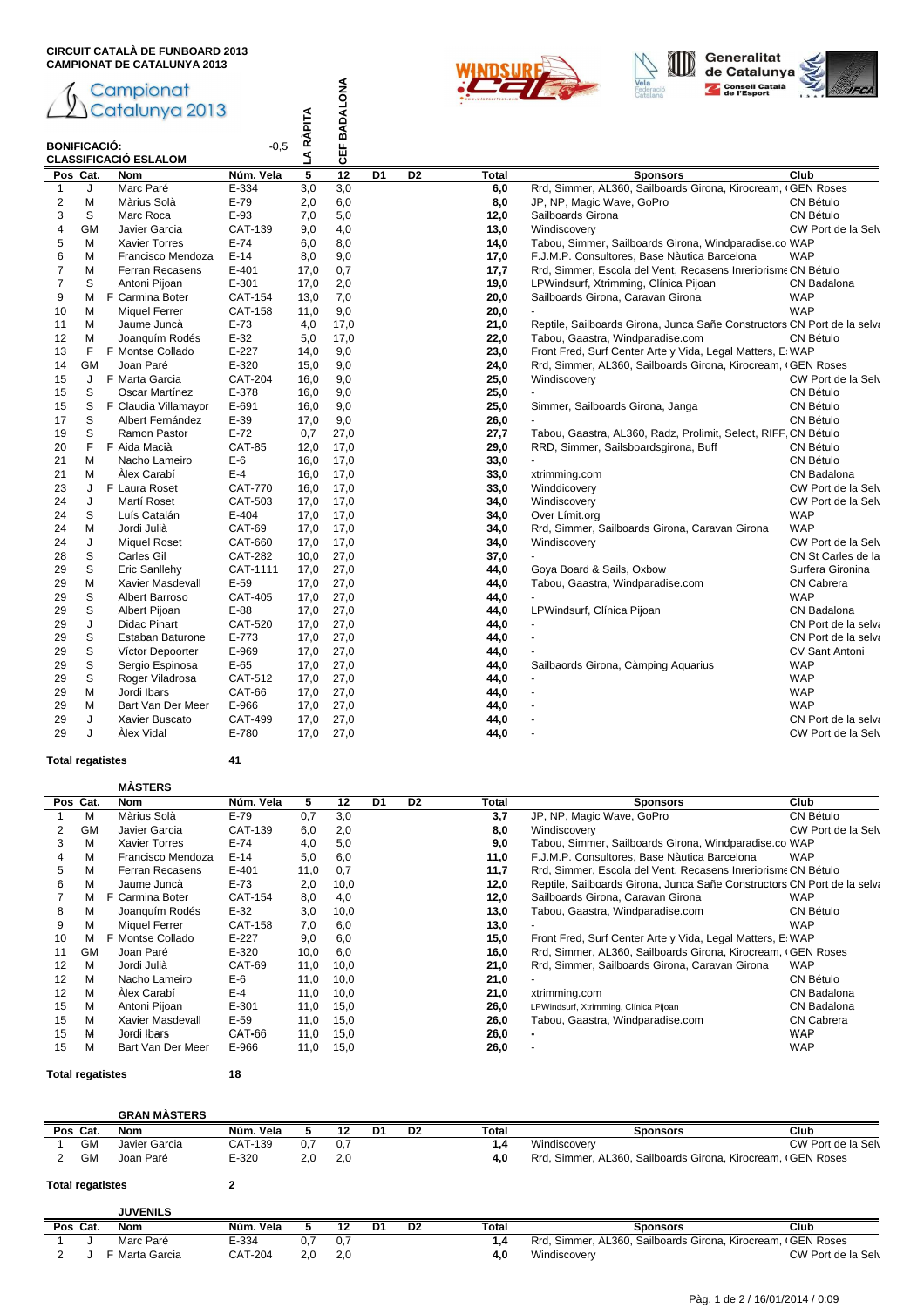



# Campionat Catalunya 2013

| Vela<br>Federació<br>Catalana<br>Campionat<br>Catalunya 2013<br>m<br>$-0,5$<br><b>BONIFICACIÓ:</b> |                     |
|----------------------------------------------------------------------------------------------------|---------------------|
| ₩<br><b>CLASSIFICACIÓ ESLALOM</b>                                                                  |                     |
| CAT-503<br>6,0<br>Martí Roset<br>3.0<br>3,0<br>Windiscovery<br>3                                   | CW Port de la Selv  |
| CAT-660<br>6,0<br><b>Miquel Roset</b><br>3.0<br>3,0<br>Windiscovery<br>3                           | CW Port de la Selv  |
| 6,0<br>CAT-770<br>3,0<br>3,0<br>Winddicovery<br>3<br>F Laura Roset                                 | CW Port de la Selv  |
| CAT-520<br>3,0<br>9,0<br>6<br>Didac Pinart<br>6,0                                                  | CN Port de la selva |
| Alex Vidal<br>9,0<br>6,0<br>6<br>E-780<br>3.0                                                      | CW Port de la Selv  |
| 9,0<br>CAT-499<br>3,0<br>6,0<br>Xavier Buscato<br>6                                                | CN Port de la selva |

#### **Total regatistes 8**

# **FÈMINES**

|   |          | FEMINES              |                |     |     |    |                |       |                                                            |                    |
|---|----------|----------------------|----------------|-----|-----|----|----------------|-------|------------------------------------------------------------|--------------------|
|   | Pos Cat. | Nom                  | Núm. Vela      |     | 12  | D1 | D <sub>2</sub> | Total | <b>Sponsors</b>                                            | Club               |
|   |          | F Carmina Boter      | CAT-154        | 2.0 | 0,7 |    |                | 2.7   | Sailboards Girona, Caravan Girona                          | <b>WAP</b>         |
|   |          | F Montse Collado     | $E - 227$      | 3.0 | 2,0 |    |                | 5.0   | Front Fred, Surf Center Arte y Vida, Legal Matters, E: WAP |                    |
|   |          | F Aida Macià         | CAT-85         | 0.7 | 6.0 |    |                | 6.7   | RRD, Simmer, Sailsboardsgirona, Buff                       | CN Bétulo          |
|   |          | F Marta Garcia       | <b>CAT-204</b> | 4.0 | 3,0 |    |                | 7.0   | Windiscovery                                               | CW Port de la Selv |
| 4 | S.       | F Claudia Villamayor | $E-691$        | 4.0 | 3,0 |    |                | 7.0   | Simmer, Sailboards Girona, Janga                           | CN Bétulo          |
|   |          | F Laura Roset        | <b>CAT-770</b> | 4.0 | 6,0 |    |                | 10.0  | Winddicovery                                               | CW Port de la Selv |
|   |          |                      |                |     |     |    |                |       |                                                            |                    |

#### **Total regatistes 6**

### **NOTES**

| <b>BONIFICACIÓ</b> | Punts de bonificació per assitència a regata sense resultat (Segons acord d'Assamblea General Ordinària de 11/11/2007)   |
|--------------------|--------------------------------------------------------------------------------------------------------------------------|
| NC.                | Regata no convocada i sense puntuació                                                                                    |
| <b>NP</b>          | Regata no puntuable                                                                                                      |
| D1, D2, D3         | Descarts (1-3 esdeveniments 0 descarts, 4-6 esdeveniments 1 descarts, 7-8 esdeveniments 2 descarts, més de 9 esdevenimer |
| <b>MASTERS</b>     | Regatistes que en l'any d'emissió de la llicència tinguin més de 35 anys. Prevaldrà el que indigui la llicència.         |
| <b>JUVENILS</b>    | Regatistes que en l'any d'emissió de la llicència tinguin menys de 18 anys. Prevaldrà el que indiqui la llicència.       |
| <b>FCV</b>         | Regatistes sense Ilicència de la FCV                                                                                     |

**Resolució d'empats segons Regles Generals de Windurfcat aprovades en Assemblea General Ordinària el novembre de 2007** Empats en la classificació general de la temporada entre disciplines

Quan hi hagi un empat en el nombre total de punts en la classificació anual entre disciplines (dues o mes modalitats disputades), l'empat es desfarà en favor del competidor que hagi vençut l'altre en mes nombre de disciplines.

Si l'empat persisteix es decidirà en favor del que tingui major nombre de primers, de segons, etc. incloent tots els descarts.

Si l'empat persisteix es quedarà en empat com a resultat final.

Els empats entre més de dos competidors es resoldran de la mateixa manera tenint-los en compte a tots alhora.

Si l'empat no es pot desfer utilitzant la regla anterior si és possible es pot disputar un heat de desempat entre els competidors.

Si, tot i haver aplicat totes les regles de desempat, i ha un empat entre competidors classificats entre els tres millors de la competició, es trencarà l'empat en favor del que hagi tingut una millor posició en l'última eliminatòria disputada de la competició.

Si dos o més competidors estan classificats en la mateixa posició després d'haver aplicat totes les regles de desempat, el competidor que els segueixi en la classificació rebrà la posició consecutiva a la que ocupen els empatats més el nombre d'empats.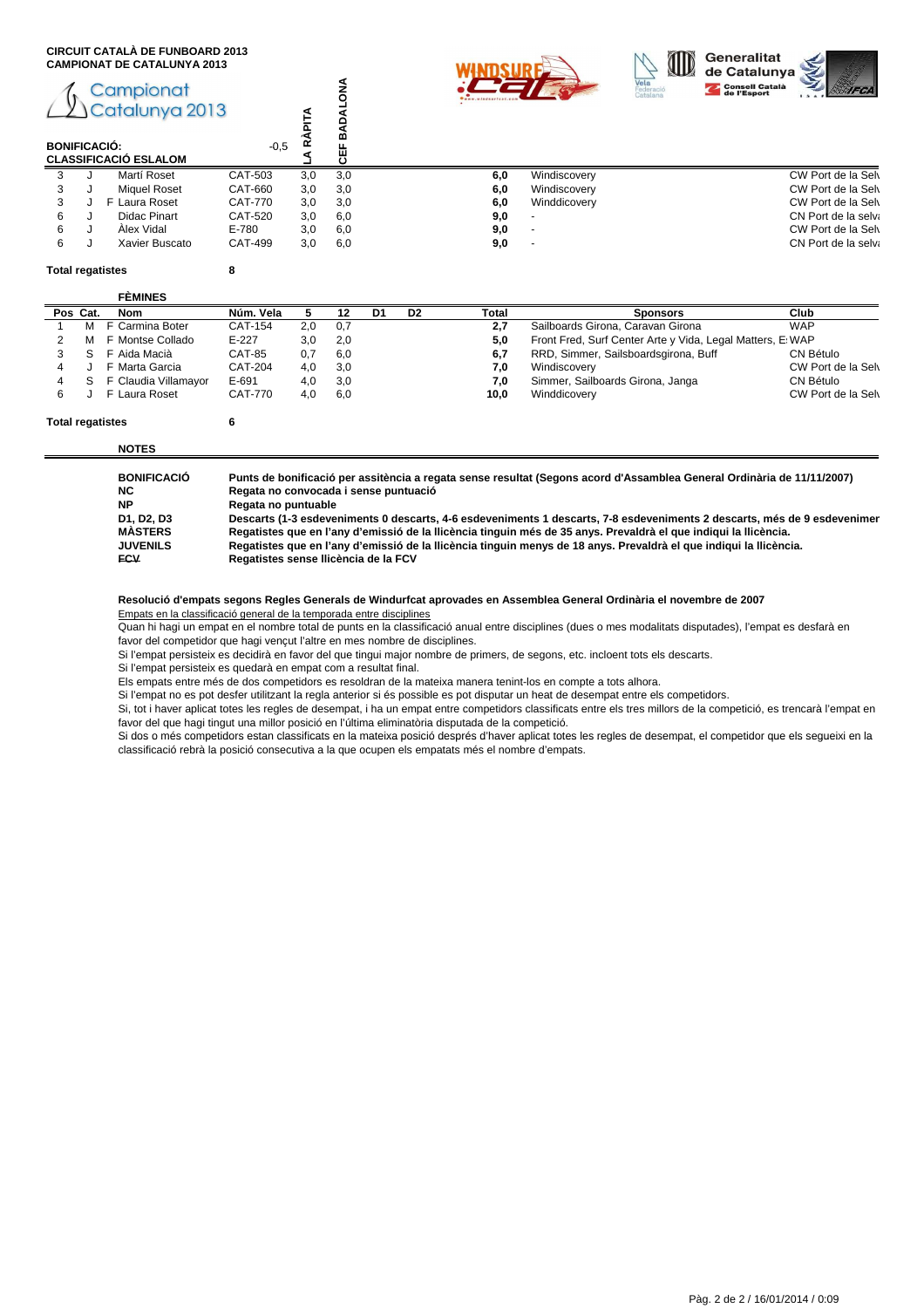





# **BONIFICACIÓ: CLASSIFICACIÓ ONES**

| <b>BONIFICACIÓ:</b> |           | <b>CLASSIFICACIO ONES</b> | $-0.5$         | <b>PALS</b>  |                |    |       |                                                                         |                     |
|---------------------|-----------|---------------------------|----------------|--------------|----------------|----|-------|-------------------------------------------------------------------------|---------------------|
| Pos Cat.            |           | Nom                       | Núm. Vela      | $\mathbf{1}$ | D <sub>1</sub> | D2 | Total | <b>Sponsors</b>                                                         | Club                |
| $\mathbf{1}$        | S         | Eric Sanllehy             | CAT-1111       | 0,7          |                |    | 0,7   | Goya Board & Sails, Oxbow                                               | Surfera Gironina    |
| 2                   | M         | Ferran Recasens           | $E - 401$      | 2,0          |                |    | 2,0   | Rrd, Simmer, Escola del Vent, Recasens Inreriorisme CN Bétulo           |                     |
| 3                   | M         | Joanquím Rodés            | $E-32$         | 3,0          |                |    | 3,0   | Tabou, Gaastra, Windparadise.com                                        | CN Bétulo           |
| 4                   | M         | Màrius Solà               | $E-79$         | 4,0          |                |    | 4,0   | JP, NP, Magic Wave, GoPro                                               | CN Bétulo           |
| 5                   | M         | Xavier Masdevall          | $E-59$         | 5,0          |                |    | 5,0   | Tabou, Gaastra, Windparadise.com                                        | <b>CN Cabrera</b>   |
| 6                   | S         | Albert Pijoan             | $E-88$         | 6,0          |                |    | 6,0   | LPWindsurf, Clínica Pijoan                                              | CN Badalona         |
| $\overline{7}$      | J         | Marc Paré                 | E-334          | 7,0          |                |    | 7,0   | Rrd, Simmer, AL360, Sailboards Girona, Kirocream, CGEN Roses            |                     |
| $\overline{7}$      | S         | Marc Roca                 | $E-93$         | 7,0          |                |    | 7,0   | Sailboards Girona                                                       | <b>CN Bétulo</b>    |
| 9                   | M         | Jaume Juncà               | $E-73$         | 9,0          |                |    | 9,0   | Reptile, Sailboards Girona, Junca Sañe Constructors CN Port de la selva |                     |
| 9                   | S         | Antoni Pijoan             | E-301          | 9,0          |                |    | 9,0   | LPWindsurf, Xtrimming, Clínica Pijoan                                   | CN Badalona         |
| 9                   | F         | F Aida Macià              | <b>CAT-85</b>  | 9,0          |                |    | 9,0   | RRD, Simmer, Sailsboardsgirona, Buff                                    | CN Bétulo           |
| 9                   | S         | Víctor Depoorter          | E-969          | 9,0          |                |    | 9,0   |                                                                         | CV Sant Antoni      |
| 13                  | M         | <b>Xavier Torres</b>      | $E-74$         | 13,0         |                |    | 13,0  | Tabou, Simmer, Sailboards Girona, Windparadise.col WAP                  |                     |
| 13                  | J         | Martí Roset               | CAT-503        | 13,0         |                |    | 13,0  | Windiscovery                                                            | CW Port de la Selv  |
| 13                  | S         | Luís Catalán              | $E-404$        | 13,0         |                |    | 13,0  | Over Límit.org                                                          | <b>WAP</b>          |
| 13                  | S         | <b>Estaban Baturone</b>   | E-773          | 13,0         |                |    | 13,0  |                                                                         | CN Port de la selva |
| 17                  | F         | F Montse Collado          | $E-227$        | 17,0         |                |    | 17,0  | Front Fred, Surf Center Arte y Vida, Legal Matters, Es WAP              |                     |
| 17                  | S         | Albert Fernández          | E-39           | 17,0         |                |    | 17,0  |                                                                         | <b>CN Bétulo</b>    |
| 17                  | М         | Jordi Julià               | <b>CAT-69</b>  | 17,0         |                |    | 17,0  | Rrd, Simmer, Sailboards Girona, Caravan Girona                          | <b>WAP</b>          |
| 17                  | J         | <b>Miquel Roset</b>       | CAT-660        | 17,0         |                |    | 17,0  | Windiscovery                                                            | CW Port de la Selv  |
| 17                  | J         | <b>Didac Pinart</b>       | CAT-520        | 17,0         |                |    | 17,0  | $\sim$                                                                  | CN Port de la selva |
| 17                  | М         | Jordi Ibars               | CAT-66         | 17,0         |                |    | 17,0  | $\overline{\phantom{a}}$                                                | <b>WAP</b>          |
| 17                  | M         | Bart Van Der Meer         | E-966          | 17,0         |                |    | 17,0  |                                                                         | <b>WAP</b>          |
| 17                  | J         | Xavier Buscato            | <b>CAT-499</b> | 17,0         |                |    | 17,0  |                                                                         | CN Port de la selva |
| 25                  | S         | Ramon Pastor              | $E-72$         | 25,0         |                |    | 25,0  | Tabou, Gaastra, AL360, Radz, Prolimit, Select, RIFF, CN Bétulo          |                     |
| 25                  | <b>GM</b> | Javier Garcia             | <b>CAT-139</b> | 25,0         |                |    | 25,0  | Windiscovery                                                            | CW Port de la Selv  |
| 25                  | M         | Francisco Mendoza         | $E-14$         | 25,0         |                |    | 25,0  | F.J.M.P. Consultores, Base Nàutica Barcelona                            | <b>WAP</b>          |
| 25                  | M         | F Carmina Boter           | <b>CAT-154</b> | 25,0         |                |    | 25,0  | Sailboards Girona, Caravan Girona                                       | <b>WAP</b>          |
| 25                  | м         | Miquel Ferrer             | CAT-158        | 25,0         |                |    | 25,0  |                                                                         | <b>WAP</b>          |
| 25                  | <b>GM</b> | Joan Paré                 | E-320          | 25,0         |                |    | 25,0  | Rrd, Simmer, AL360, Sailboards Girona, Kirocream, CGEN Roses            |                     |
| 25                  | J         | F Marta Garcia            | <b>CAT-204</b> | 25,0         |                |    | 25,0  | Windiscovery                                                            | CW Port de la Selv  |
| 25                  | S         | Oscar Martínez            | E-378          | 25,0         |                |    | 25,0  |                                                                         | CN Bétulo           |
| 25                  | S         | F Claudia Villamayor      | E-691          | 25,0         |                |    | 25,0  | Simmer, Sailboards Girona, Janga                                        | <b>CN Bétulo</b>    |
|                     | S         |                           |                |              |                |    |       |                                                                         |                     |
| 25                  |           | Albert Barroso            | <b>CAT-405</b> | 25,0         |                |    | 25,0  |                                                                         | <b>WAP</b>          |
| 25                  | S<br>M    | Sergio Espinosa           | $E-65$         | 25,0         |                |    | 25,0  | Sailbaords Girona, Càmping Aquarius                                     | <b>WAP</b>          |
| 25                  |           | Nacho Lameiro             | E-6            | 25,0         |                |    | 25,0  |                                                                         | <b>CN Bétulo</b>    |
| 25                  | M         | Álex Carabí               | $E-4$          | 25,0         |                |    | 25,0  | xtrimming.com                                                           | CN Badalona         |
| 25                  | J         | F Laura Roset             | <b>CAT-770</b> | 25,0         |                |    | 25,0  | Winddicovery                                                            | CW Port de la Selv  |
| 25                  | S         | Roger Viladrosa           | CAT-512        | 25,0         |                |    | 25,0  |                                                                         | <b>WAP</b>          |
| 25                  | S         | Carles Gil                | <b>CAT-282</b> | 25,0         |                |    | 25,0  |                                                                         | CN St Carles de la  |
| 25                  | J         | Alex Vidal                | E-780          | 25,0         |                |    | 25,0  |                                                                         | CW Port de la Selv  |

## **Total regatistes 41**

|  | <b>MASTERS</b> |
|--|----------------|

|                         |           | <b>MAJIERJ</b>       |           |     |    |                |       |                                                                         |                    |
|-------------------------|-----------|----------------------|-----------|-----|----|----------------|-------|-------------------------------------------------------------------------|--------------------|
|                         | Pos Cat.  | <b>Nom</b>           | Núm. Vela |     | D1 | D <sub>2</sub> | Total | <b>Sponsors</b>                                                         | Club               |
|                         | М         | Ferran Recasens      | $E - 401$ | 0,7 |    |                | 0,7   | Rrd, Simmer, Escola del Vent, Recasens Inreriorisme CN Bétulo           |                    |
| 2                       | М         | Joanguím Rodés       | $E-32$    | 2,0 |    |                | 2,0   | Tabou, Gaastra, Windparadise.com                                        | CN Bétulo          |
| 3                       | M         | Màrius Solà          | $E-79$    | 3,0 |    |                | 3,0   | JP, NP, Magic Wave, GoPro                                               | CN Bétulo          |
| 4                       | M         | Xavier Masdevall     | $E-59$    | 4,0 |    |                | 4,0   | Tabou, Gaastra, Windparadise.com                                        | <b>CN Cabrera</b>  |
| 5                       | М         | Jaume Juncà          | $E-73$    | 5,0 |    |                | 5,0   | Reptile, Sailboards Girona, Junca Sañe Constructors CN Port de la selva |                    |
| 5                       | M         | Antoni Pijoan        | E-301     | 5,0 |    |                | 5,0   | LPWindsurf, Xtrimming, Clínica Pijoan                                   | CN Badalona        |
| 6                       | м         | <b>Xavier Torres</b> | $E-74$    | 6,0 |    |                | 6,0   | Tabou, Simmer, Sailboards Girona, Windparadise.col WAP                  |                    |
|                         | M         | Jordi Julià          | CAT-69    | 7,0 |    |                | 7.0   | Rrd, Simmer, Sailboards Girona, Caravan Girona                          | <b>WAP</b>         |
|                         | M         | Jordi Ibars          | CAT-66    | 7,0 |    |                | 7,0   |                                                                         | <b>WAP</b>         |
|                         | м         | Bart Van Der Meer    | E-966     | 7,0 |    |                | 7,0   |                                                                         | <b>WAP</b>         |
| 8                       | GМ        | Javier Garcia        | CAT-139   | 8,0 |    |                | 8,0   | Windiscovery                                                            | CW Port de la Selv |
| 8                       | M         | Francisco Mendoza    | $E-14$    | 8,0 |    |                | 8,0   | F.J.M.P. Consultores, Base Nàutica Barcelona                            | <b>WAP</b>         |
| 8                       | м         | Carmina Boter<br>F   | CAT-154   | 8,0 |    |                | 8,0   | Sailboards Girona, Caravan Girona                                       | <b>WAP</b>         |
| 8                       | м         | Montse Collado<br>F  | $E - 227$ | 8,0 |    |                | 8,0   | Front Fred, Surf Center Arte y Vida, Legal Matters, Es WAP              |                    |
| 8                       | м         | Miquel Ferrer        | CAT-158   | 8,0 |    |                | 8,0   |                                                                         | <b>WAP</b>         |
| 8                       | <b>GM</b> | Joan Paré            | E-320     | 8,0 |    |                | 8,0   | Rrd, Simmer, AL360, Sailboards Girona, Kirocream, CGEN Roses            |                    |
| 8                       | M         | Nacho Lameiro        | $E-6$     | 8,0 |    |                | 8,0   |                                                                         | CN Bétulo          |
| 8                       | M         | Álex Carabí          | $E-4$     | 8,0 |    |                | 8,0   | xtrimming.com                                                           | CN Badalona        |
| <b>Total regatistes</b> |           |                      | 18        |     |    |                |       |                                                                         |                    |

**GRAN MÀSTERS Pos Cat. Nom Núm. Vela 1 D1 D2 Total Sponsors Club Total regatistes JUVENILS Pos Cat. Nom Núm. Vela 1 D1 D2 Total Sponsors Club**

1 J Marc Paré E-334 0,7 **0,7** Rrd, Simmer, AL360, Sailboards Girona, Kirocream, CGEN Roses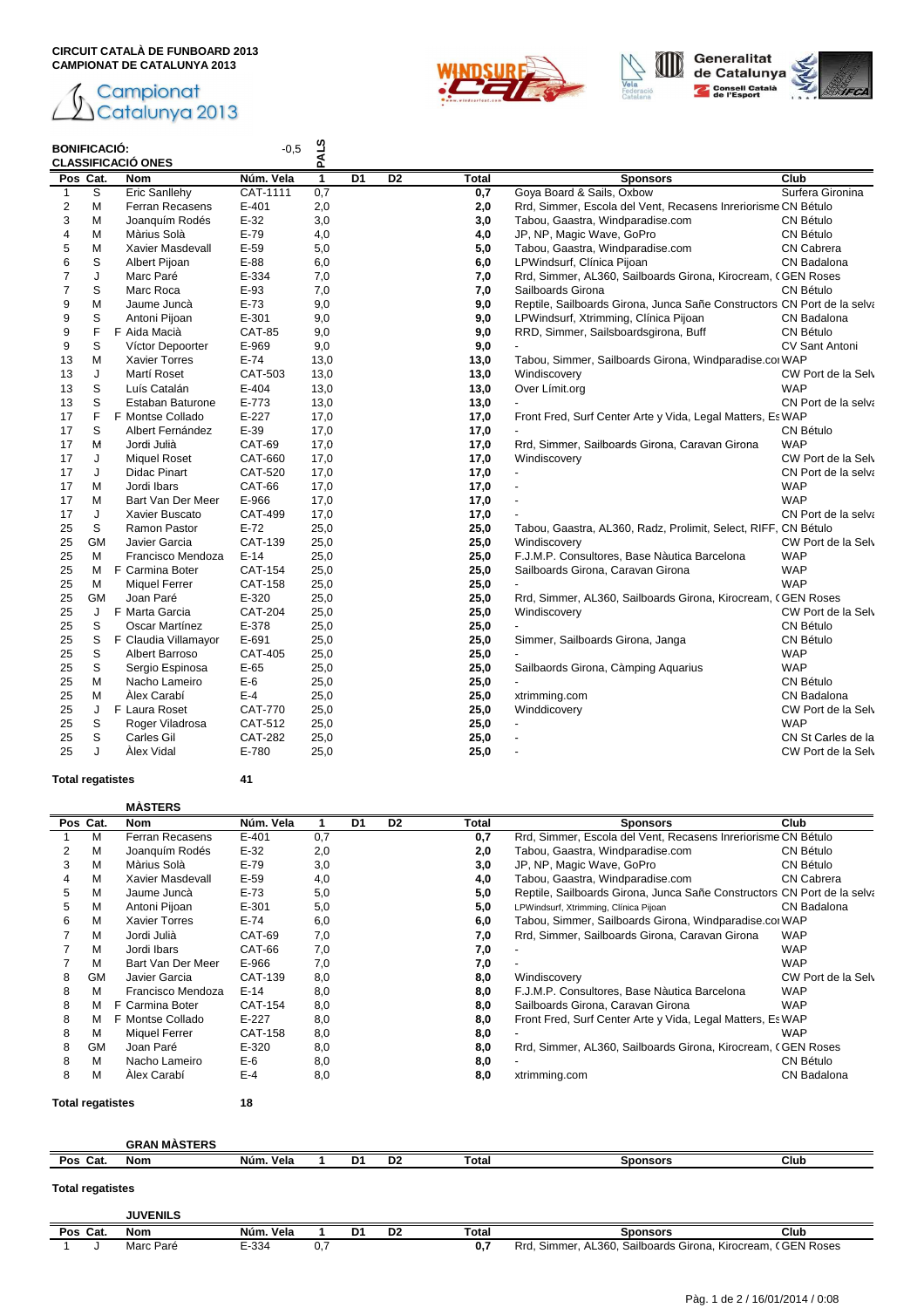# Campionat Catalunya 2013





| <b>BONIFICACIÓ:</b> | <b>CLASSIFICACIÓ ONES</b> | $-0,5$         | ⊶.  |     |              |                     |
|---------------------|---------------------------|----------------|-----|-----|--------------|---------------------|
|                     | Martí Roset               | CAT-503        | 2,0 | 2.0 | Windiscovery | CW Port de la Selv  |
|                     | <b>Miguel Roset</b>       | CAT-660        | 3,0 | 3.0 | Windiscovery | CW Port de la Selv  |
|                     | Didac Pinart              | CAT-520        | 4.0 | 4.0 |              | CN Port de la selva |
|                     | Xavier Buscato            | CAT-499        | 4,0 | 4.0 |              | CN Port de la selva |
| 6                   | F Marta Garcia            | <b>CAT-204</b> | 6,0 | 6,0 | Windiscovery | CW Port de la Selv  |
| 6                   | F Laura Roset             | CAT-770        | 6,0 | 6,0 | Winddicovery | CW Port de la Selv  |
| 6                   | Alex Vidal                | E-780          | 6,0 | 6,0 |              | CW Port de la Selv  |

#### **Total regatistes 8**

| <b>CÉMINICO</b> |  |
|-----------------|--|

| Pos Cat.<br><b>Nom</b> | Núm. Vela      |     | D1 | D <sub>2</sub> |       |                                                            |                    |
|------------------------|----------------|-----|----|----------------|-------|------------------------------------------------------------|--------------------|
|                        |                |     |    |                | Total | <b>Sponsors</b>                                            | Club               |
| Aida Macià             | <b>CAT-85</b>  | 0,7 |    |                | 0,7   | RRD, Simmer, Sailsboardsgirona, Buff                       | CN Bétulo          |
| F Montse Collado       | $E-227$        | 2.0 |    |                | 2.0   | Front Fred, Surf Center Arte y Vida, Legal Matters, Es WAP |                    |
| F Carmina Boter        | CAT-154        | 3,0 |    |                | 3.0   | Sailboards Girona, Caravan Girona                          | <b>WAP</b>         |
| F Marta Garcia         | <b>CAT-204</b> | 3,0 |    |                | 3,0   | Windiscovery                                               | CW Port de la Selv |
| F Claudia Villamayor   | E-691          | 3,0 |    |                | 3,0   | Simmer, Sailboards Girona, Janga                           | CN Bétulo          |
| F Laura Roset          | CAT-770        | 3,0 |    |                | 3,0   | Winddicovery                                               | CW Port de la Selv |
|                        |                |     |    |                |       |                                                            |                    |

# **Total regatistes 6**

**NOTES**

**BONIFICACIÓ Punts de bonificació per assitència a regata sense resultat (Segons acord d'Assamblea General Ordinària de 11/11/2007) NC Regata no convocada i sense puntuació**

| Regata no puntuable |
|---------------------|
|                     |

 $\epsilon$ 

**D1, D2, D3 Descarts (1-3 esdeveniments 0 descarts, 4-6 esdeveniments 1 descarts, 7-8 esdeveniments 2 descarts, més de 9 esdeveniments 3 descarts) MÀSTERS Regatistes que en l'any d'emissió de la llicència tinguin més de 35 anys. Prevaldrà el que indiqui la llicència. JUVENILS Regatistes que en l'any d'emissió de la llicència tinguin menys de 18 anys. Prevaldrà el que indiqui la llicència. FCV Regatistes sense llicència de la FCV**

**Resolució d'empats segons Regles Generals de Windurfcat aprovades en Assemblea General Ordinària el novembre de 2007**

Empats en la classificació general de la temporada entre disciplines

Quan hi hagi un empat en el nombre total de punts en la classificació anual entre disciplines (dues o mes modalitats disputades), l'empat es desfarà en favor del competidor que hagi vençut l'altre en mes nombre de disciplines.

Si l'empat persisteix es decidirà en favor del que tingui major nombre de primers, de segons, etc. incloent tots els descarts.

Si l'empat persisteix es quedarà en empat com a resultat final.

Els empats entre més de dos competidors es resoldran de la mateixa manera tenint-los en compte a tots alhora.

Si l'empat no es pot desfer utilitzant la regla anterior si és possible es pot disputar un heat de desempat entre els competidors.

Si, tot i haver aplicat totes les regles de desempat, i ha un empat entre competidors classificats entre els tres millors de la competició, es trencarà l'empat en favor del que hagi tingut una millor posició en l'última eliminatòria disputada de la competició.

Si dos o més competidors estan classificats en la mateixa posició després d'haver aplicat totes les regles de desempat, el competidor que els segueixi en la classificació rebrà la posició consecutiva a la que ocupen els empatats més el nombre d'empats.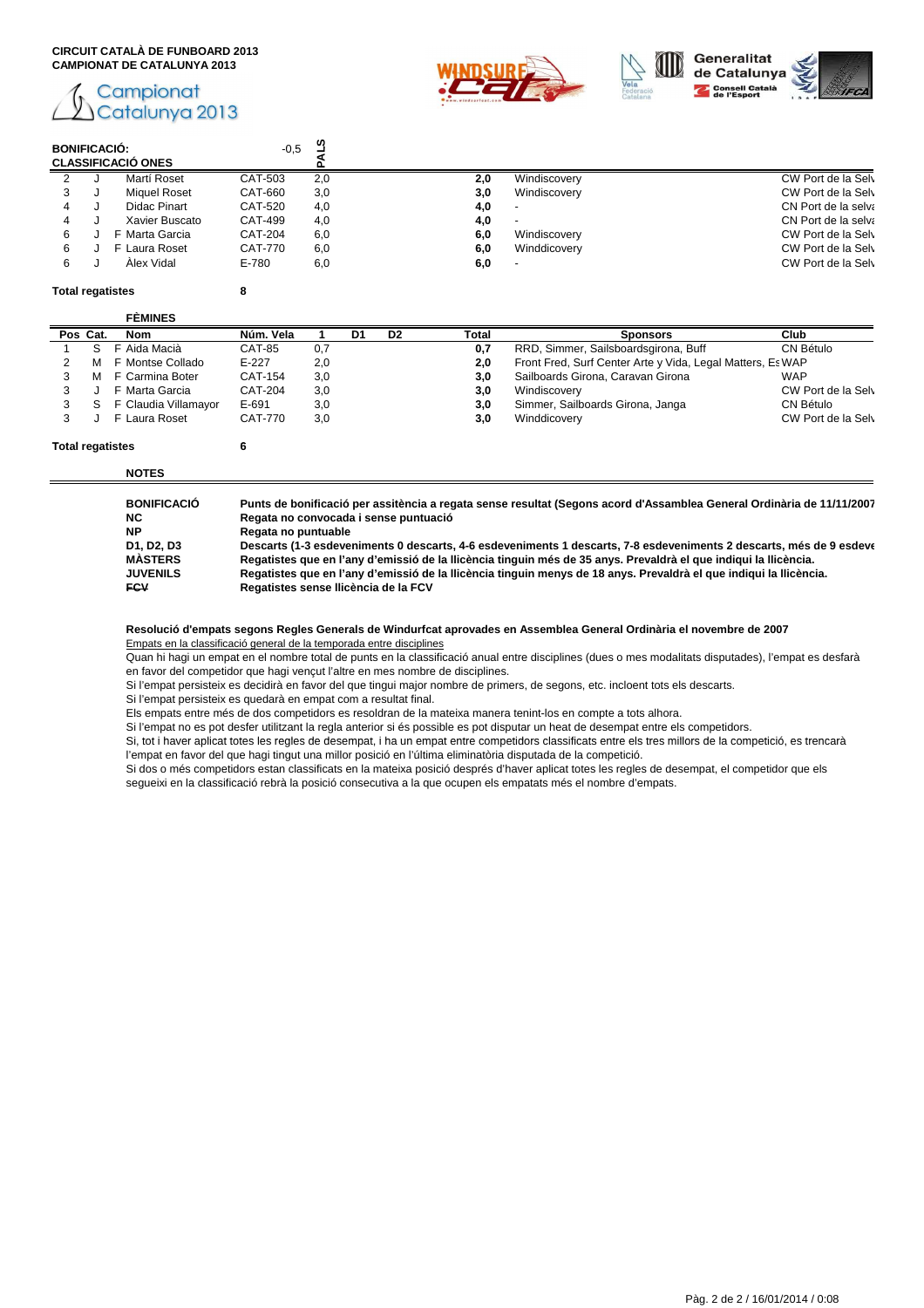





| <b>CAMPIONAT DE CATALUNYA 2013</b> |           |                                |                |                | ST PERE PESCADOR        |    |                |              | Generalitat<br>de Catalunya                                          |                           |
|------------------------------------|-----------|--------------------------------|----------------|----------------|-------------------------|----|----------------|--------------|----------------------------------------------------------------------|---------------------------|
|                                    |           |                                |                | <b>SELVA</b>   |                         |    |                |              | /ela<br><b>Consell Català</b>                                        |                           |
|                                    |           | Campionat<br>Catalunya 2013    |                |                |                         |    |                |              | de l'Esport                                                          |                           |
|                                    |           |                                |                | J              |                         |    |                |              |                                                                      |                           |
|                                    |           |                                |                | 님              |                         |    |                |              |                                                                      |                           |
| <b>BONIFICACIÓ:</b>                |           |                                | $-0.5$         | ORT            |                         |    |                |              |                                                                      |                           |
|                                    |           | <b>CLASSIFICACIÓ FREESTYLE</b> |                | Δ.             |                         |    |                |              |                                                                      |                           |
|                                    | Pos Cat.  | <b>Nom</b>                     | Núm. Vela      | $\overline{2}$ | $\overline{\mathbf{6}}$ | D1 | D <sub>2</sub> | <b>Total</b> | <b>Sponsors</b>                                                      | Club                      |
| $\mathbf{1}$                       | M         | Ferran Recasens                | $E-401$        | 3,0            | 0,7                     |    |                | 3,7          | Rrd, Simmer, Escola del Vent, Recasens Inreriorisme                  | CN Bétulo                 |
| $\overline{2}$                     | M         | Màrius Solà                    | $E-79$         | 5,0            | 2,0                     |    |                | 7,0          | JP, NP, Magic Wave, GoPro                                            | CN Bétulo                 |
| 3                                  | J         | Marc Paré                      | E-334          | 6,0            | 5,0                     |    |                | 11,0         | Rrd, Simmer, AL360, Sailboards Girona, Kirocream, Quopia GEN Roses   |                           |
| 4                                  | S         | Albert Barroso                 | CAT-405        | 9,0            | 3,0                     |    |                | 12,0         |                                                                      | <b>WAP</b>                |
| 5                                  | M         | Jaume Juncà                    | $E-73$         | 7,0            | 6,0                     |    |                | 13,0         | Reptile, Sailboards Girona, Junca Sañe Constructors                  | CN Port de la selva       |
| 6                                  | S         | Eric Sanllehy                  | CAT-1111       | 0,7            | 13,0                    |    |                | 13,7         | Goya Board & Sails, Oxbow                                            | Surfera Gironina          |
| $\overline{7}$                     | S         | Ramon Pastor                   | $E-72$         | 2.0            | 13,0                    |    |                | 15,0         | Tabou, Gaastra, AL360, Radz, Prolimit, Select, RIFF, Wind; CN Bétulo |                           |
| 8                                  | F         | F Aida Macià                   | <b>CAT-85</b>  | 9,0            | 7,0                     |    |                | 16,0         | RRD, Simmer, Sailsboardsgirona, Buff                                 | CN Bétulo                 |
| 9                                  | S         | Sergio Espinosa                | $E-65$         | 7.0            | 9,0                     |    |                | 16,0         | Sailbaords Girona, Càmping Aquarius                                  | <b>WAP</b>                |
| 10                                 | J         | Martí Roset                    | CAT-503        | 4,0            | 13,0                    |    |                | 17,0         | Windiscovery                                                         | CW Port de la Selva       |
| 11                                 | S         | Marc Roca                      | $E-93$         | 13,0           | 7,0                     |    |                | 20,0         | Sailboards Girona                                                    | CN Bétulo                 |
| 13                                 | M         | <b>Xavier Torres</b>           | $E-74$         | 13,0           | 9,0                     |    |                | 22,0         | Tabou, Simmer, Sailboards Girona, Windparadise.com                   | <b>WAP</b>                |
| 12                                 | S         | Antoni Pijoan                  | E-301          | 18,0           | 4,0                     |    |                | 22,0         | LPWindsurf, Xtrimming, Clínica Pijoan                                | CN Badalona               |
| 15                                 | J         | <b>Didac Pinart</b>            | CAT-520        | 9,0            | 13,0                    |    |                | 22,0         |                                                                      | CN Port de la selva       |
| 13                                 | S         | Roger Viladrosa                | CAT-512        | 13,0           | 9,0                     |    |                | 22,0         |                                                                      | <b>WAP</b>                |
| 16                                 | S         | Albert Fernández               | $E-39$         | 13,0           | 13,0                    |    |                | 26,0         | $\overline{a}$                                                       | CN Bétulo                 |
| 16                                 | S         | Estaban Baturone               | $E - 773$      | 13,0           | 13,0                    |    |                | 26,0         |                                                                      | CN Port de la selva       |
| 18                                 | F         | F Montse Collado               | $E-227$        | 18,0           | 9,0                     |    |                | 27,0         | Front Fred, Surf Center Arte y Vida, Legal Matters, Eslice P WAP     |                           |
| 19                                 | J         | Alex Vidal                     | E-780          | 17,0           | 13,0                    |    |                | 30,0         |                                                                      | CW Port de la Selva       |
| 20                                 | м         | Joanguím Rodés                 | $E-32$         | 18,0           | 13,0                    |    |                | 31,0         | Tabou, Gaastra, Windparadise.com                                     | CN Bétulo                 |
| 20                                 | <b>GM</b> | Javier Garcia                  | CAT-139        | 18,0           | 13,0                    |    |                | 31,0         | Windiscovery                                                         | CW Port de la Selva       |
| 20                                 | м         | Francisco Mendoza              | $E-14$         | 18,0           | 13,0                    |    |                | 31,0         | F.J.M.P. Consultores, Base Nàutica Barcelona                         | <b>WAP</b>                |
| 20                                 | M         | F Carmina Boter                | CAT-154        | 18,0           | 13,0                    |    |                | 31,0         | Sailboards Girona, Caravan Girona                                    | <b>WAP</b>                |
| 20                                 | М         | <b>Miquel Ferrer</b>           | <b>CAT-158</b> | 18,0           | 13,0                    |    |                | 31,0         |                                                                      | <b>WAP</b>                |
| 20                                 | S         | Luís Catalán                   | $E-404$        | 18,0           | 13,0                    |    |                | 31,0         | Over Límit.org                                                       | <b>WAP</b>                |
| 20                                 | <b>GM</b> | Joan Paré                      | E-320          | 18,0           | 13,0                    |    |                | 31,0         | Rrd, Simmer, AL360, Sailboards Girona, Kirocream, Quopia GEN Roses   |                           |
| 20                                 | м         | Xavier Masdevall               | $E-59$         | 18,0           | 13,0                    |    |                | 31,0         | Tabou, Gaastra, Windparadise.com                                     | <b>CN Cabrera</b>         |
| 20                                 | J         | F Marta Garcia                 | <b>CAT-204</b> | 18,0           | 13,0                    |    |                | 31,0         | Windiscovery                                                         | CW Port de la Selva       |
| 20                                 | S         | Oscar Martínez                 | E-378          | 18,0           | 13,0                    |    |                | 31,0         |                                                                      | CN Bétulo                 |
| 20                                 | S         | F Claudia Villamayor           | E-691          | 18.0           | 13,0                    |    |                | 31,0         | Simmer, Sailboards Girona, Janga                                     | CN Bétulo                 |
| 20                                 | S         | Albert Pijoan                  | E-88           | 18,0           | 13,0                    |    |                | 31,0         | LPWindsurf, Clínica Pijoan                                           | CN Badalona               |
| 20                                 | M         | Jordi Julià                    | CAT-69         | 18,0           | 13,0                    |    |                | 31,0         | Rrd, Simmer, Sailboards Girona, Caravan Girona                       | <b>WAP</b>                |
| 20                                 | J         | <b>Miquel Roset</b>            | CAT-660        | 18,0           | 13,0                    |    |                | 31,0         | Windiscovery                                                         | CW Port de la Selva       |
| 20                                 | S         | Víctor Depoorter               | E-969          | 18,0           | 13,0                    |    |                | 31,0         | $\overline{\phantom{a}}$                                             | <b>CV Sant Antoni</b>     |
| 20                                 | M         | Nacho Lameiro                  | E-6            | 18,0           | 13,0                    |    |                | 31,0         |                                                                      | CN Bétulo                 |
| 20                                 | M         | Àlex Carabí                    | $E-4$          | 18,0           | 13,0                    |    |                | 31,0         | xtrimming.com                                                        | CN Badalona               |
| 20                                 | J         | F Laura Roset                  | <b>CAT-770</b> | 18,0           | 13,0                    |    |                | 31,0         | Winddicovery                                                         | CW Port de la Selva       |
| 20                                 | M         | Jordi Ibars                    | CAT-66         | 18,0           | 13,0                    |    |                | 31,0         | $\overline{\phantom{a}}$                                             | <b>WAP</b>                |
| 20                                 | м         | Bart Van Der Meer              | E-966          | 18,0           | 13,0                    |    |                | 31,0         |                                                                      | <b>WAP</b>                |
| 20                                 | J         | Xavier Buscato                 | CAT-499        | 18,0           | 13,0                    |    |                | 31,0         |                                                                      | CN Port de la selva       |
| 20                                 | S         | Carles Gil                     | <b>CAT-282</b> | 18,0           | 13,0                    |    |                | 31,0         |                                                                      | CN St Carles de la Ràipta |

#### **Total regatistes 41**

#### **MÀSTERS**

|   | Pos Cat.                      | <b>Nom</b>           | Núm. Vela | 2   | 6   | D1 | D <sub>2</sub> | Total | <b>Sponsors</b>                                                    | Club                |
|---|-------------------------------|----------------------|-----------|-----|-----|----|----------------|-------|--------------------------------------------------------------------|---------------------|
|   | м                             | Ferran Recasens      | $E - 401$ | 0,7 | 0.7 |    |                | 1,4   | Rrd, Simmer, Escola del Vent, Recasens Inreriorisme                | CN Bétulo           |
|   | М                             | Màrius Solà          | $E-79$    | 2,0 | 2,0 |    |                | 4,0   | JP, NP, Magic Wave, GoPro                                          | CN Bétulo           |
| 3 | М                             | Jaume Juncà          | $E-73$    | 3,0 | 4,0 |    |                | 7,0   | Reptile, Sailboards Girona, Junca Sañe Constructors                | CN Port de la selva |
| 4 | М                             | Antoni Pijoan        | $E-301$   | 5,0 | 3,0 |    |                | 8,0   | LPWindsurf, Xtrimming, Clínica Pijoan                              | CN Badalona         |
| 5 | М                             | <b>Xavier Torres</b> | $E-74$    | 4,0 | 5,0 |    |                | 9,0   | Tabou, Simmer, Sailboards Girona, Windparadise.com                 | <b>WAP</b>          |
| 6 | м                             | F Montse Collado     | $E-227$   | 5,0 | 5,0 |    |                | 10,0  | Front Fred, Surf Center Arte y Vida, Legal Matters, Eslice P WAP   |                     |
|   | М                             | Joanguím Rodés       | $E-32$    | 5,0 | 7,0 |    |                | 12,0  | Tabou, Gaastra, Windparadise.com                                   | CN Bétulo           |
|   | GM                            | Javier Garcia        | CAT-139   | 5,0 | 7.0 |    |                | 12,0  | Windiscovery                                                       | CW Port de la Selva |
|   | М                             | Francisco Mendoza    | $E-14$    | 5,0 | 7.0 |    |                | 12,0  | F.J.M.P. Consultores. Base Nàutica Barcelona                       | <b>WAP</b>          |
|   | м                             | F Carmina Boter      | CAT-154   | 5,0 | 7,0 |    |                | 12,0  | Sailboards Girona, Caravan Girona                                  | <b>WAP</b>          |
|   | м                             | <b>Miquel Ferrer</b> | CAT-158   | 5,0 | 7,0 |    |                | 12,0  |                                                                    | <b>WAP</b>          |
|   | GM                            | Joan Paré            | $E - 320$ | 5,0 | 7.0 |    |                | 12,0  | Rrd, Simmer, AL360, Sailboards Girona, Kirocream, Quopia GEN Roses |                     |
|   | м                             | Jordi Julià          | CAT-69    | 5,0 | 7,0 |    |                | 12,0  | Rrd, Simmer, Sailboards Girona, Caravan Girona                     | <b>WAP</b>          |
|   | М                             | Nacho Lameiro        | $E-6$     | 5,0 | 7.0 |    |                | 12,0  |                                                                    | CN Bétulo           |
|   | М                             | Alex Carabí          | $E-4$     | 5,0 | 7,0 |    |                | 12,0  | xtrimming.com                                                      | CN Badalona         |
|   | м                             | Xavier Masdevall     | $E-59$    | 5,0 | 7.0 |    |                | 12,0  | Tabou, Gaastra, Windparadise.com                                   | CN Cabrera          |
|   | М                             | Jordi Ibars          | CAT-66    | 5,0 | 7.0 |    |                | 12,0  | $\overline{\phantom{a}}$                                           | <b>WAP</b>          |
|   | М                             | Bart Van Der Meer    | E-966     | 5,0 | 7,0 |    |                | 12,0  | $\overline{\phantom{a}}$                                           | <b>WAP</b>          |
|   | 18<br><b>Total regatistes</b> |                      |           |     |     |    |                |       |                                                                    |                     |

|             | <b>CD</b> <sup>*</sup><br><b>A h</b><br>.<br>ENC |              |  |                |       |          |      |  |
|-------------|--------------------------------------------------|--------------|--|----------------|-------|----------|------|--|
| Pos<br>vaı. | Nom                                              | Núm.<br>Vela |  | D <sub>2</sub> | Tota. | Sponsors | Club |  |

#### **Total regatistes**

|   |          | <b>JUVENILS</b>     |                |     |     |    |                |       |                                                                    |                     |
|---|----------|---------------------|----------------|-----|-----|----|----------------|-------|--------------------------------------------------------------------|---------------------|
|   | Pos Cat. | Nom                 | Núm. Vela      |     |     | D1 | D <sub>2</sub> | Total | <b>Sponsors</b>                                                    | Club                |
|   |          | Marc Paré           | E-334          | 0.7 | 0,7 |    |                | 1.4   | Rrd, Simmer, AL360, Sailboards Girona, Kirocream, Quopia GEN Roses |                     |
|   |          | Martí Roset         | CAT-503        | 2.0 | 2.0 |    |                | 4.0   | Windiscoverv                                                       | CW Port de la Selva |
| 3 |          | Alex Vidal          | E-780          | 3.0 | 2.0 |    |                | 5,0   |                                                                    | CW Port de la Selva |
| 4 |          | Didac Pinart        | CAT-520        | 4.0 | 2.0 |    |                | 6,0   | -                                                                  | CN Port de la selva |
| 5 |          | <b>Miguel Roset</b> | CAT-660        | 5.0 | 2.0 |    |                | 7.0   | Windiscoverv                                                       | CW Port de la Selva |
|   |          | F Marta Garcia      | <b>CAT-204</b> | 5,0 | 2.0 |    |                | 7,0   | Windiscovery                                                       | CW Port de la Selva |
| 5 |          | F Laura Roset       | <b>CAT-770</b> | 5.0 | 2.0 |    |                | 7.0   | Winddicovery                                                       | CW Port de la Selva |
|   |          | Xavier Buscato      | <b>CAT-499</b> | 5.0 | 2,0 |    |                | 7,0   |                                                                    | CN Port de la selva |

**Total regatistes 8**

**FÈMINES**